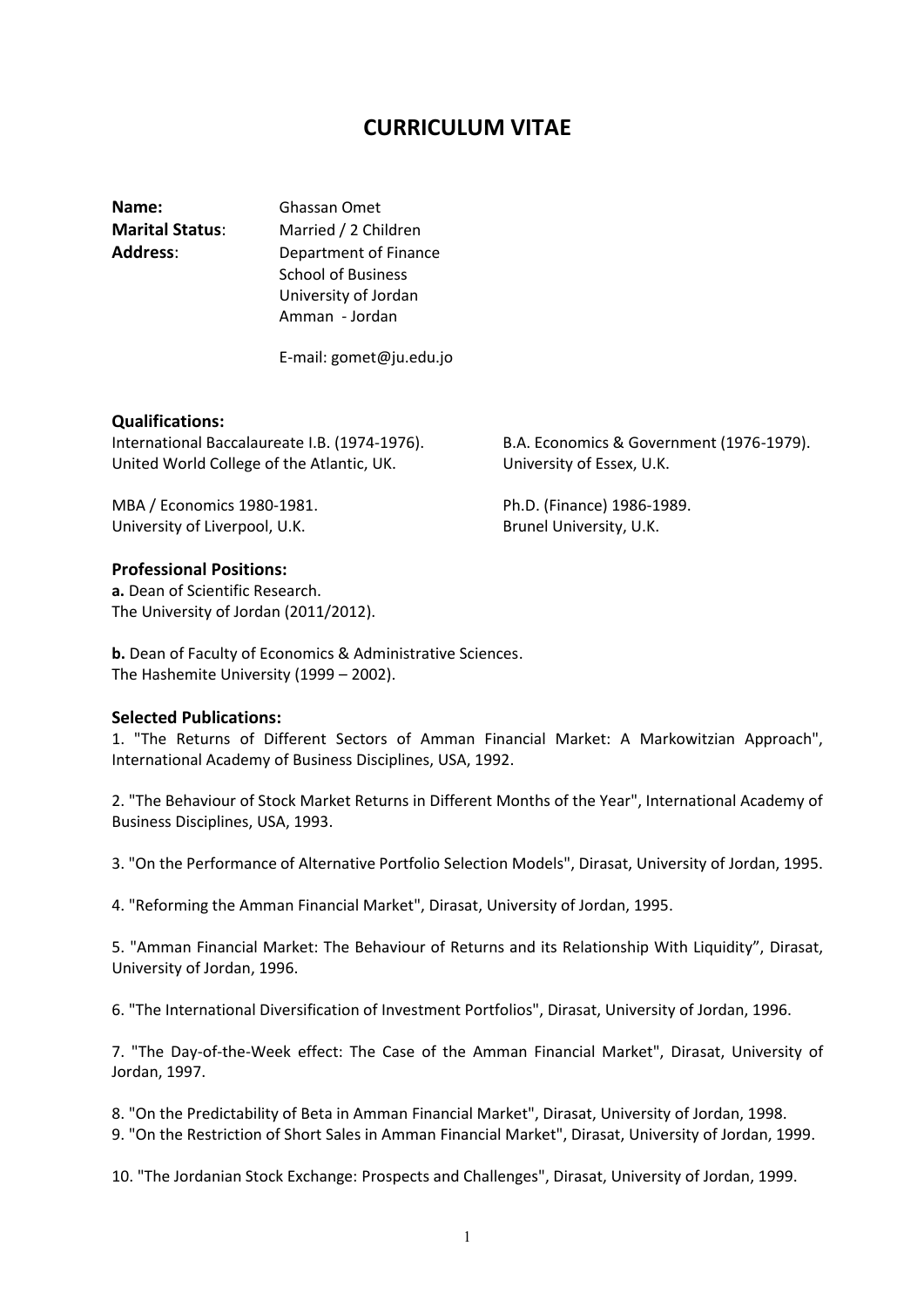11. "Arab Investment in Amman Financial Market", Economic Research Papers, Chamber of Industry and Commerce, Abu-Dhabi, 2000.

12. "On the Assessment of Risk and Return in Amman Financial Market", Dirasat, University of Jordan, 2000.

13. "Equity Return Distributions: Evidence from Amman Financial Market and Muscat Stock Exchange", Abhath Al-Yarmouk, Yarmouk University, Jordan, 2001.

14. "The Relationship Between Return and Market Values of Common Stocks: Evidence from the Securities Exchange (Amman Bourse) and Muscat Securities market, Dirasat, University of Jordan, 2001.

15. "The Capital Structure of Listed Industrial Companies in Jordan", The Arab Journal of Administrative Sciences, Kuwait University, 2001.

16. "The Behaviour of Systematic Risk in the Securities Exchange (Amman Bourse) and Muscat Securities market", Dirasat, University of Jordan, 2001.

17. "Financing Patterns, Dividend Policies and Growth Opportunities: A Jordanian Firms Panel Data Analysis", Mu'ta Lil-Buhuth Wad-Dirasat, Mu'ta University, Jordan, 2002.

18. Dividend Policies Determinants of Jordanian Listed Banks", Al-Manarah, Al Al-Bayt University, Jordan, 2002.

19. "Financial Sector Reforms in Jordan: The Impact of Financial Liberalization on Private Savings Ratio (1976-1999)", Dirasat, University of Jordan, 2002.

20. "The Stability of Dividend Policy and the Importance of Dividends and Earnings in Share Valuation: A Study of Jordanian Non-Financial Companies", Abhath Al-Yarmouk, Yarmouk University, Jordan.

21. "The Relationship Between Ownership Structure and Capital Structure: The Case for Jordanian Companies", Dirasat, University of Jordan, 2002.

22. "Efficiency Tests and Volatility Effects: Evidence from the Jordanian Stock Exchange", Applied Economics Letters, Warwick Business School, U.K, 2002.

23. "Ownership Structure and Firm Performance in the Jordanian Capital Market", Mu'tah Lil-Buhuth Wad-Dirasat, Mu'ta University, Jordan, 2002.

24. "Financial Liberalization and Stock Market Efficiency: Empirical Evidence from an Emerging Market", The African Finance Journal, University of Stellenbosch, South Africa, 2002. 25. "Corporate Cash Holdings: An Empirical Investigation of Listed Kuwaiti Companies", Dirasat, University of Jordan, 2003.

26. "The Microstructure of the Jordanian Capital market: Electronic Trading and Liquidity Cost", Published in Financial Development in Arab Countries, Edited by K. Hussein and M. Omran, Islamic Research and Training institute, Islamic Development Bank, Saudi Arabia, 2003.

27. "The Cost of Transacting in the Jordanian Capital Market", Dirast, University of Jordan, 2003.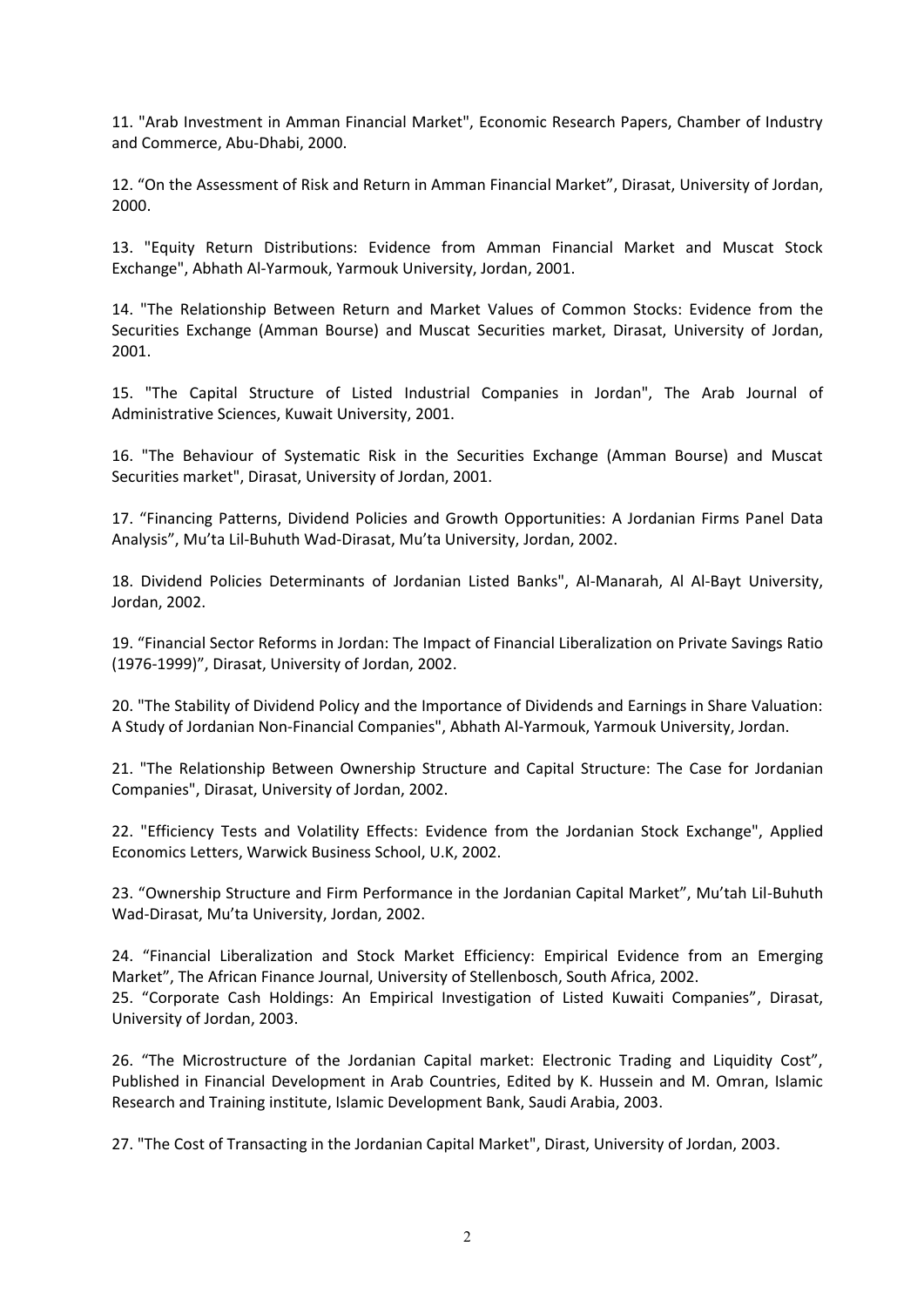28. "Dividend Policy Behaviour in the Jordanian Capital Market", International Journal of Business, USA, 2004.

29. "Financial Reforms and Interest Rate Spread in the Jordanian Banking System", Arab Journal of Administrative Sciences, Kuwait, 2005.

30. "Ownership Structure and Capital Structure: Evidence from the Jordanian Capital Market (1995- 2003)", Corporate Ownership and Control, 2006.

31. "Financial Reforms and Credit Supply: An Application to the Jordanian Banking System (1982 – 2002)", Al\_Manara, Al-AlBeit University, Jordan, 2007.

32. "On the Ownership Structure, Changing Tax Regulation and the Capital Structure of Industrial Companies Listed on the Jordanian Capital Market", Dirasat, University of Jordan, 2007.

33. "Corporate Governance in Jordan", Corporate Governance, Edited by A. Kostyuk, U. Braendle,U. and R. Apreda, Virtus Interpress, Ukraine, 2007.

34. "Market Discipline and Deposit Insurance: Evidence from Some Middle Eastern Banks", Corporate Ownership and Control, 2008.

35. "Dividend Policy in Amman Stock Exchange: The Stability Issue During 1995 – 2006", Dirasat, University of Jordan, 2010.

36. "The Determinant of Firm Investment: The Case of Listed Jordanian Industrial Companies", International Journal of Business and Management, 2015.

37. "The Evolution of Bank Competition: Have Conditions Changed in the Jordanian Banking Sector?", International Journal of Academic Research in Accounting, Finance and Management Sciences, 2015.

38. "The Jordanian Stock Exchange: Can it Deliver What is Expected?", Journal of Economics, Finance and Accounting, 2016.

39. The Nexus Between Financial Development, Foreign Deposits, Retail Banking and Financial Development: The Jordanian Case", Press Academia Procedia, 2017.

40. "Dividend Policy at the Amman Stock Exchange: The Stability Issue in the Banking Sector", Saudi Journal of Business and Management Studies, 2018.

41. "Income Diversification and Bank Performance: The Jordanian Case", Journal of Business, Economics and Finance, 2019.

42. "The Economics of Remittances in Jordan: Some Micro and Macro Implication", to be published in Press Academia Procedia, 2019.

#### **Selected Conference Papers:**

1. "Regional Integration: The Case of the Arab Mashreq Countries Survey Results of the Private Sector", The European Commission, Brussels, 2000.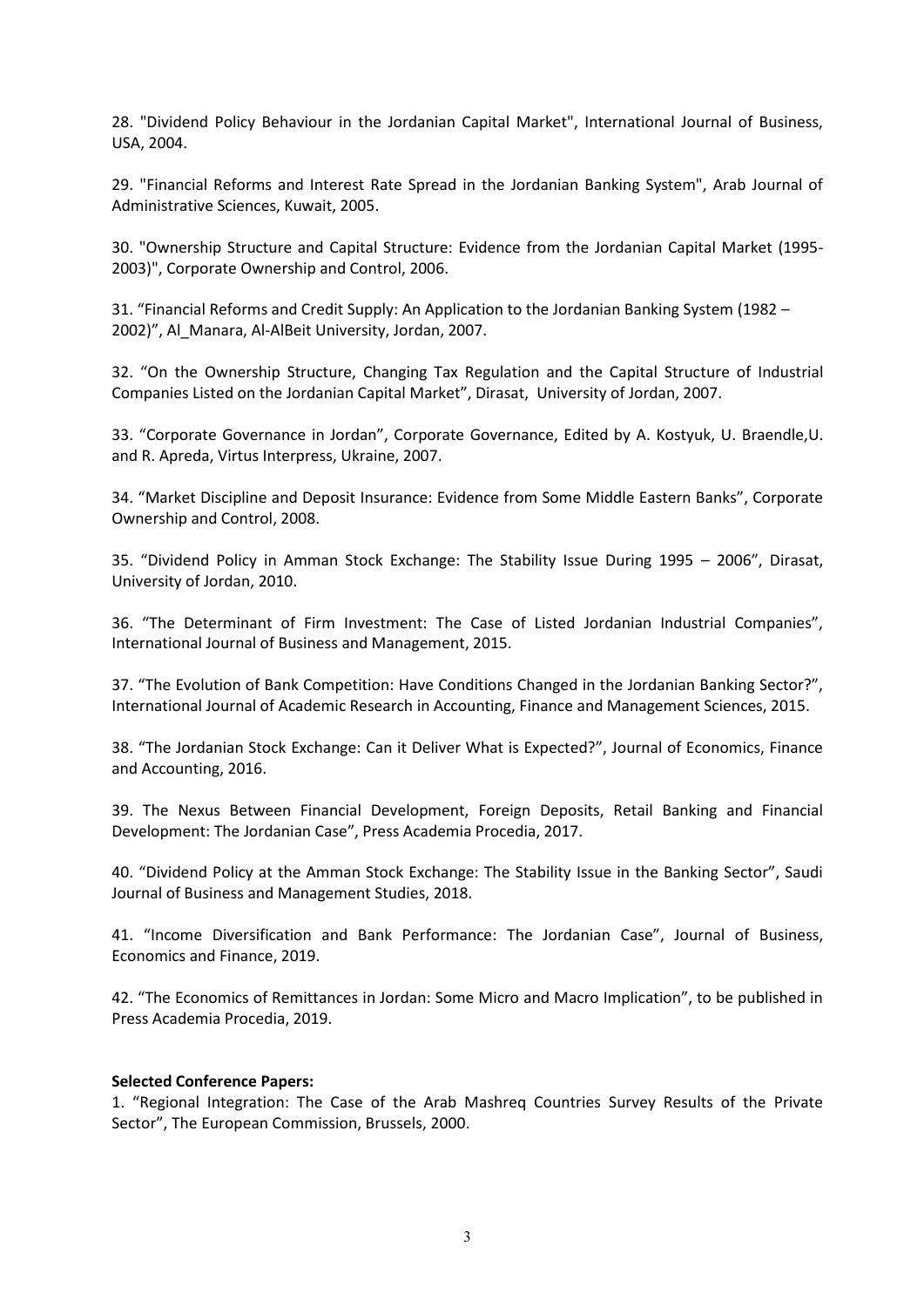2. "The Capital Structure Choice: Evidence from the Jordanian Corporate Sector", (Multinational Finance Society, School of Business, Rutgers, USA, 2001.

3 "External Debt and Economic Growth in Jordan: The Threshold Effect" Middle East Technical University Economics Conference, Turkey, Ankara, 2002.

4 "Electronic Trading and Market Efficiency in an Emerging Market: The Case of the Jordanian Capital Market", The AFFI International Conference, Leon / France, 2003.

5. "The Jordanian Capital Market: A Study in its Evolving Efficiency", International Finance Conference, Tunisia, 2003.

6. "The Role of Remittances in the Jordanian Economy and Some Research Agenda", The Centre for Strategic Studies Conference, The Jordanian Economy in a Changing Environment, The University of Jordan, 2004.

7. "Do Depositors Discipline for Risk and Reward for Cash Prizes? The Case of the Jordanian Banking Sector", Economic Research Forum, Beirut, 2004.

8. "The Changing Tax Regulation and Corporate Cash Dividends: The Experience of Companies Listed on the Jordanian Capital Market", The Global Business and Finance Research Conference, London, 2004.

9. "Ownership Structures in the MENA Region and their Implications for Corporate Governance", OECD Working Group on Improving Corporate Governance Practices: Morocco, 2005.

10. "The Fiscal Impact of Aid in the Case of the Jordanian Economy", Economic Research Forum, Cairo, 2005.

11. "Does the Private Sector Reciprocate the Good Intentions of Government Fiscal Policy? The Jordanian Banking Sector Case (1990-2003)", International Conference on New Approaches to the Design of Development Policies, Arab Planning Institute, Beirut, 2006.

12. "Market Discipline and Deposit Insurance: Evidence from Some Middle Eastern Banks", Economic Research Forum, Cairo, 2007.

13. "The Developmental Role of Jordanian Remittances", Jordan Society for Scientific Research, Jordan, 2007.

14. " An Assessment of Competition in the Jordanian Banking System: 2000-2008", Faculty of Business, University of Jordan, 2009.

15. The Status of Foreign Direct Investment in Jordan and the Arab World and Importance of Governance and Corruption: 1988-2009", Faculty of Business, University of Jordan, 2009.

## **Courses Taught:**

**Undergraduate**: Financial Management, Public Finance, Investment Analysis & Portfolio Management, Money & Capital Markets, Microeconomics, Managerial Economics, Macroeconomics.